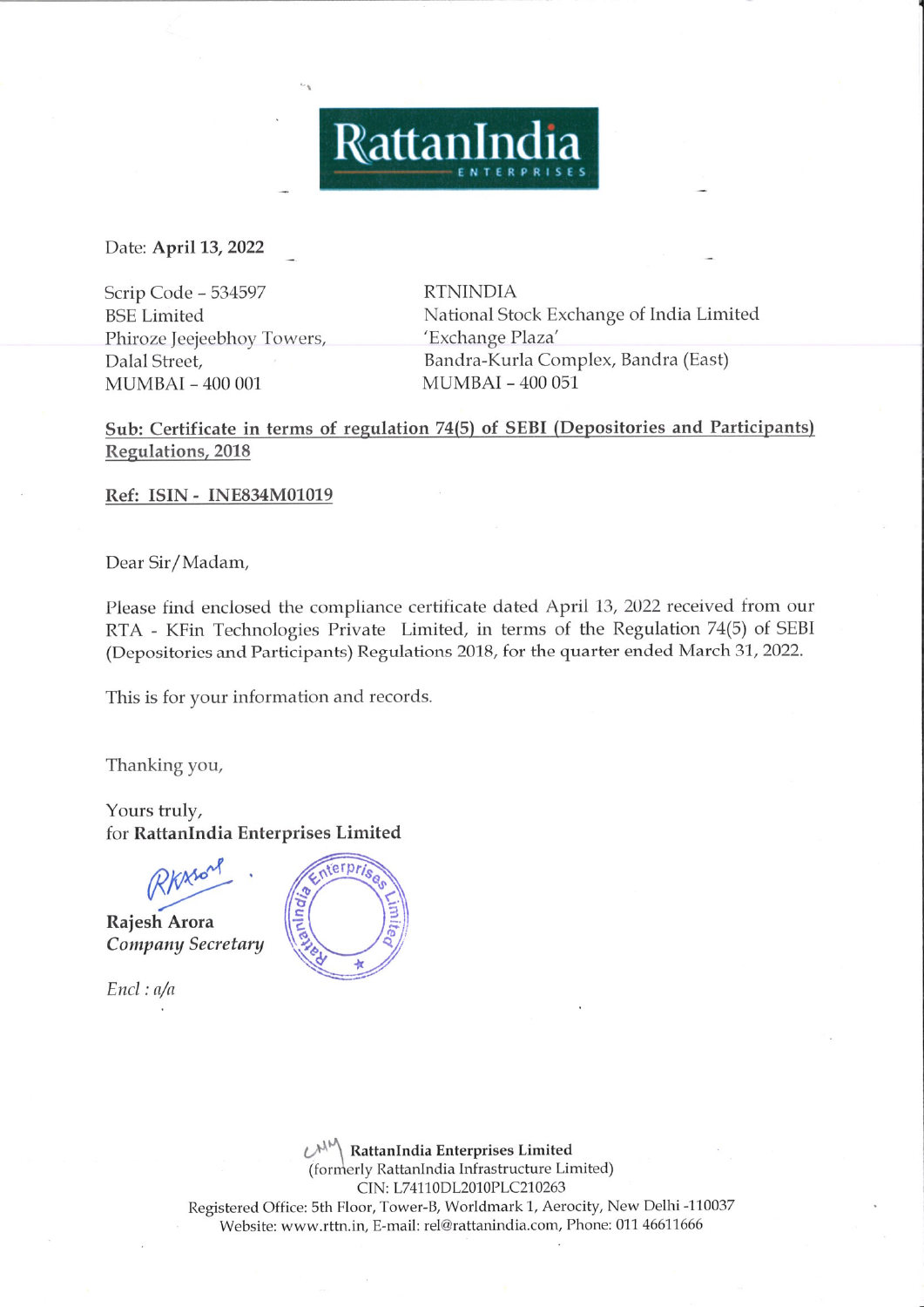

KFIN/MRVS/NSDL/74(5) E/1 Date: 13/04/2022

NATIONAL SECURITIES DEPOSITORY LIMITED TRADE WORLD 4TH FLOOR KAMALA MILLS COMPOUND SENAPATI BAPAT MARG LOWER PAREL MUMBAI - 400013

Dear Sir(s), Sub: Certificate under Regulation 74(5) for the quarter ended March 31, 2022

We as Registrars, Share Transfer and Depository Services agents of the RATTANINDIA ENTERPRISES LIMITED, certify that the details of securities Dematerialized/rematerialized during the aforesaid period, as required under Regulation 74(5) of SEBI (Depositories and participants) Regulations 2018 have been furnished to all the Stock Exchanges where the shares of the company are listed.

Thanking you,

Yours faithfully, For KFIN TECHNOLOGIES LIMITED

C Shobha Anand Deputy Vice President

CC TO:

THE COMPANY SECRETARY RATTANINDIA ENTERPRISES LIMITED 5TH FLOOR TOWER-B,WORLDMARK 1 AEROCITY, NEW DELHI 110037

> **KFin Technologies Limited O** (Formerly known as KFin Technologies Private Limited) Registered & Corporate Office: Selenium, Tower B, Plot No- 31 & 32, Financial District, Nanakramguda, Serilingampally Hyderabad Rangareddi, Telangana - 500032, India

> > CIN: U72400TG2017PLC117649